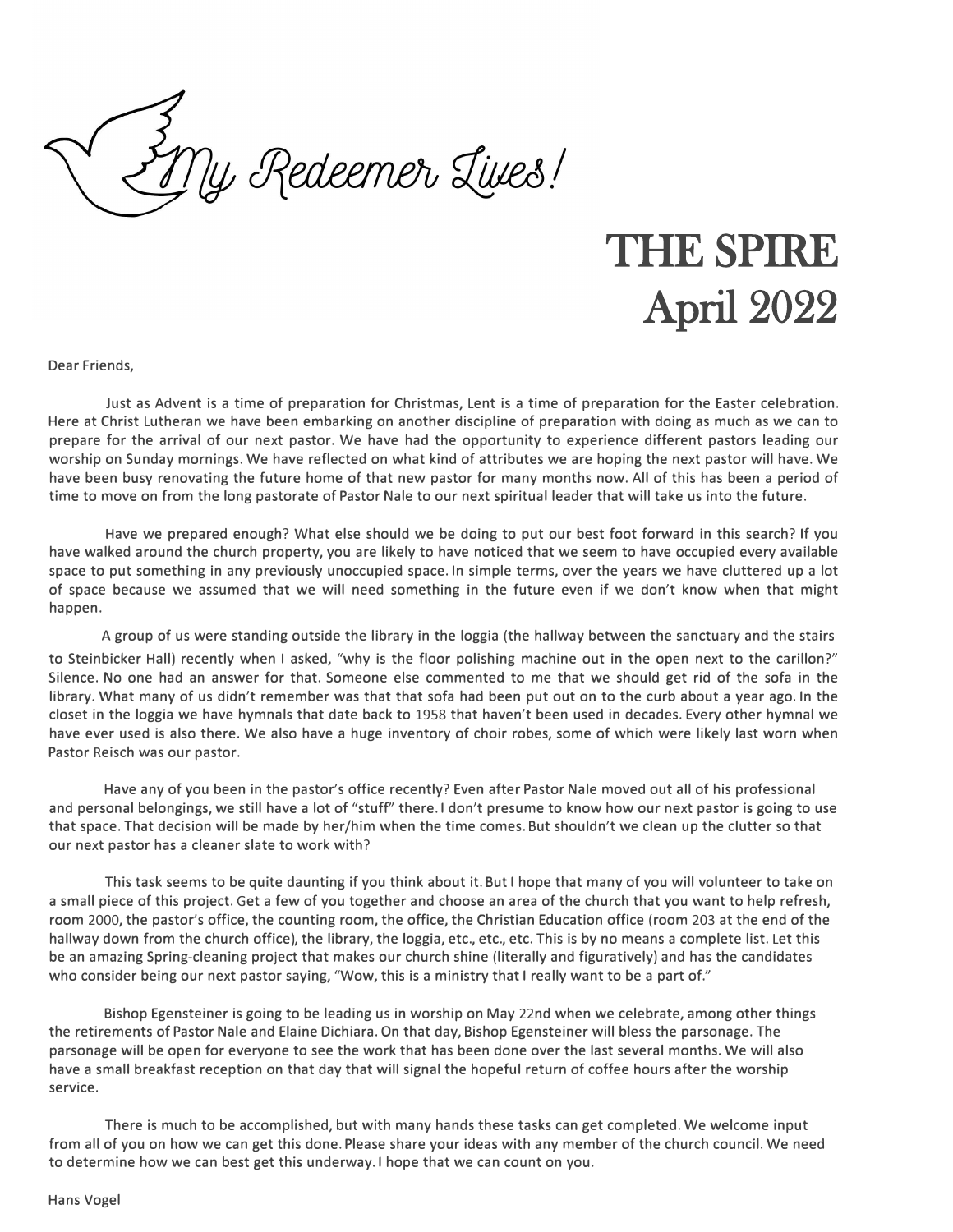



# CHRIST LUTHERAN CHURCH'S ANNUAL *EASTER EGG HUNT*

SATURDAY, APRIL 16, 2022, 10:00 AM - SHINE ONLY

MEET OUTSIDE STEINBICKER HALL (ISLAND RD. ENTRANCE)

ALL CHILDREN AGES 3-THIRD GRADE WELCOME!

PLEASE BRING YOUR OWN BASKET.

EGG HIDING: AGES FOURTH GRADE AND UP

SATURDAY, APRIL 2, 9:00 AM - EGG HUNT

 \_ \_ \_ \_ \_ \_ \_ \_ \_ \_ \_ \_ \_ \_ \_ \_ \_ \_ \_ \_ \_ \_ \_ \_ \_ \_ \_ \_ \_ \_ \_ \_ \_ \_ \_ \_ \_ \_ \_ \_ \_ \_ \_ \_ \_ \_ \_ \_ \_ PLEASE RETURN THIS RSVP FORM TO THE CHURCH OFFICE **NO LATER THAN FRIDAY, APRIL 1, 2022.** 3384 ISLAND ROAD, WANTAGH, NEW YORK 11793

NAME: \_\_\_\_\_\_\_\_\_\_\_\_\_\_\_\_\_\_\_\_\_\_\_\_\_\_\_\_\_\_\_\_\_\_\_\_\_\_\_\_\_\_\_

# OF CHILDREN: \_\_\_\_\_\_\_\_\_\_\_\_

PHONE NUMBER:

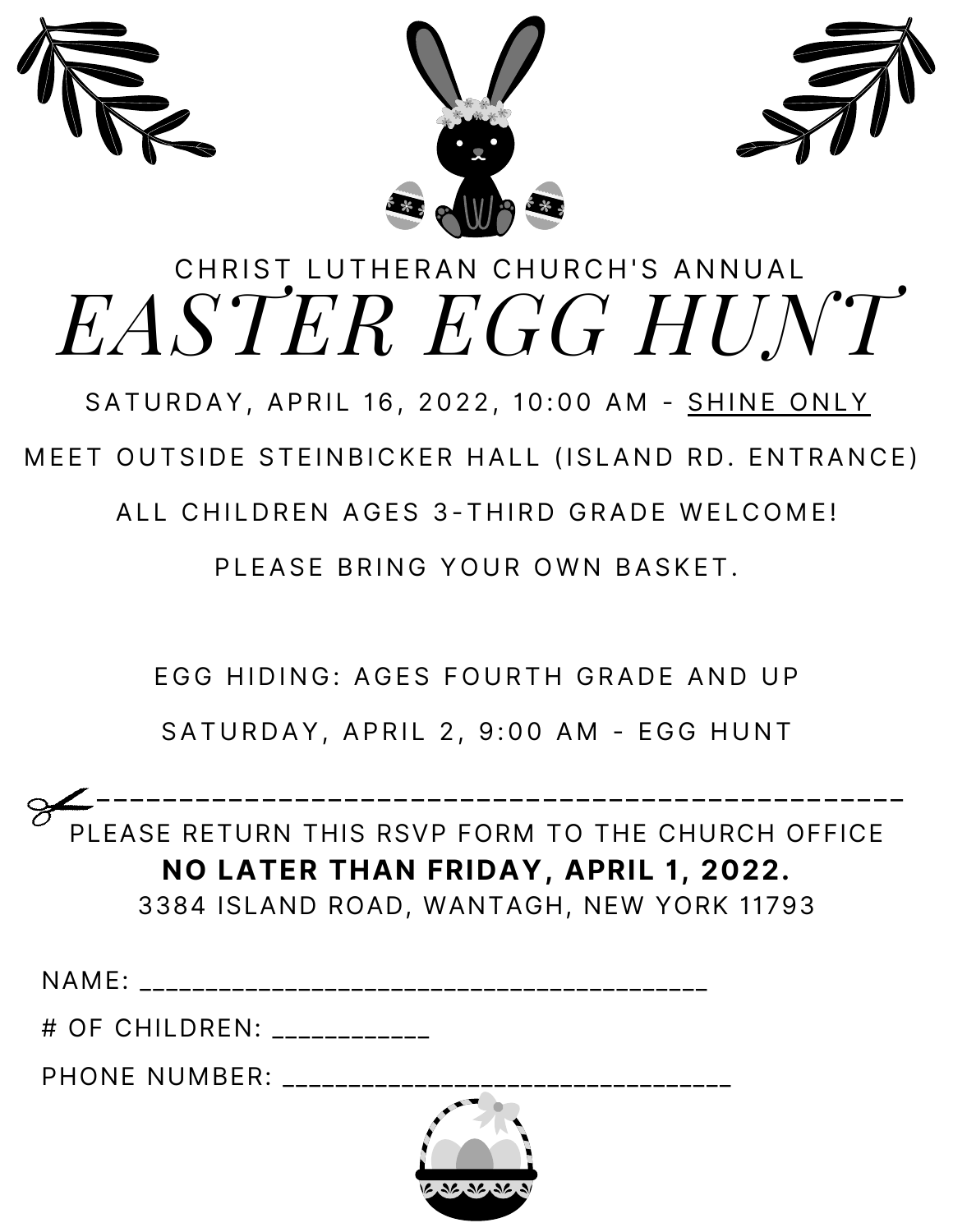### **PARISH REGISTER MEMORIALS**

#### **General Memorial**

In Memory of: **Barbara Schenke** Given by: **Janice and John Eastlund**

In Memory of: **Barbara Schenke** Given by: **Claudia and John Gross**

In Memory of: **Richard Demmett** Given by: **Jennifer and Craig Proce** 

#### **Parsonage Memorial**

In Honor of: **Regina Coons' Birthday**  Given by: **Margaret Dahlberg**

#### **Sanctuary Memorial**

In Memory of: **Barbara Schenke** Given by: **Lilly Ann Munnich**

In Memory of: **Barbara Schenke** Given by: **Barbara and Roy Stone** 

In Memory of: **Romelia Goioechea** Given by: **Nancy and Allen Pisani**

### **GOOD NEWS & BLESSINGS**

#### **April Birthdays**

- 9: Carolyn Scibelli
- 10: Rosemary Schwinn
- 14: Mary Margaret Bloomfield
- 20: Wayne Wagner
- 20: Jenn Ackermann
- 22: Arnold Howard
- 28: Doris Gannon



#### **April Anniversaries**

26: Jennifer and Craig Proce

29: Claudia and John Gross

**REMINDER: If you would like a special date to be printed in the Spire, please contact the Church office no sooner than 30 days prior.** 

#### **Good News**

**Have you filled out a Communion card?** The Church office reminds you that, in order to be considered an active member, one must turn in a Communion card **at least once per year.** Communion cards are available in the Sanctuary.

Thank you to all who came out to support Christ Lutheran during Wantagh's Annual St. Patrick's Day Parade. **We are grateful as always to the Wantagh Chamber of Commerce** for organizing these events!

We are immensely grateful to all who have supported our collection for Ukraine relief. **A special thank-you to Nancy Pisani,** for coordinating with St. John the Baptist Ukrainian Catholic Church. **So far, we have collected over sixteen boxes of supplies and raised over \$1,500!** Our collection is ongoing. **Currently, there is an urgent need for medical supplies.** We encourage all who are able to contribute.

#### **CLC Youth News**

All children in the neighborhood are invited to the Annual Easter Egg Hunt! We will gather on the Church lawn, weather permitting, on **Saturday, April 16th at 10:00 AM**.

Summer is coming! Vacation Bible School will be held from **June 27th-30th.** Our theme this year is Making Waves. We are looking forward to a beach-themed four days with the kids in our community. Please consider helping out. If you would like to be involved in this special week, please reach out to Jess or John Heron at (516) 633- 9518, or email jheron423@yahoo.com.

#### **THE SPIRE • APRIL 2022 • VOLUME 686 A PUBLICATION OF CHRIST LUTHERAN CHURCH**

3384 ISLAND ROAD, WANTAGH, NEW YORK 11793 • (516) 221-3286 • CHURCH@CLCWANTAGH.ORG

Joan Drake, Editor • Roxanne Toomey, Deacon • Della Rao, Parish Administrator

Nicole Nicholson, Music Director • Kamelija Galijan-Curry, Organist • Dana Antonette, Nursery School Director

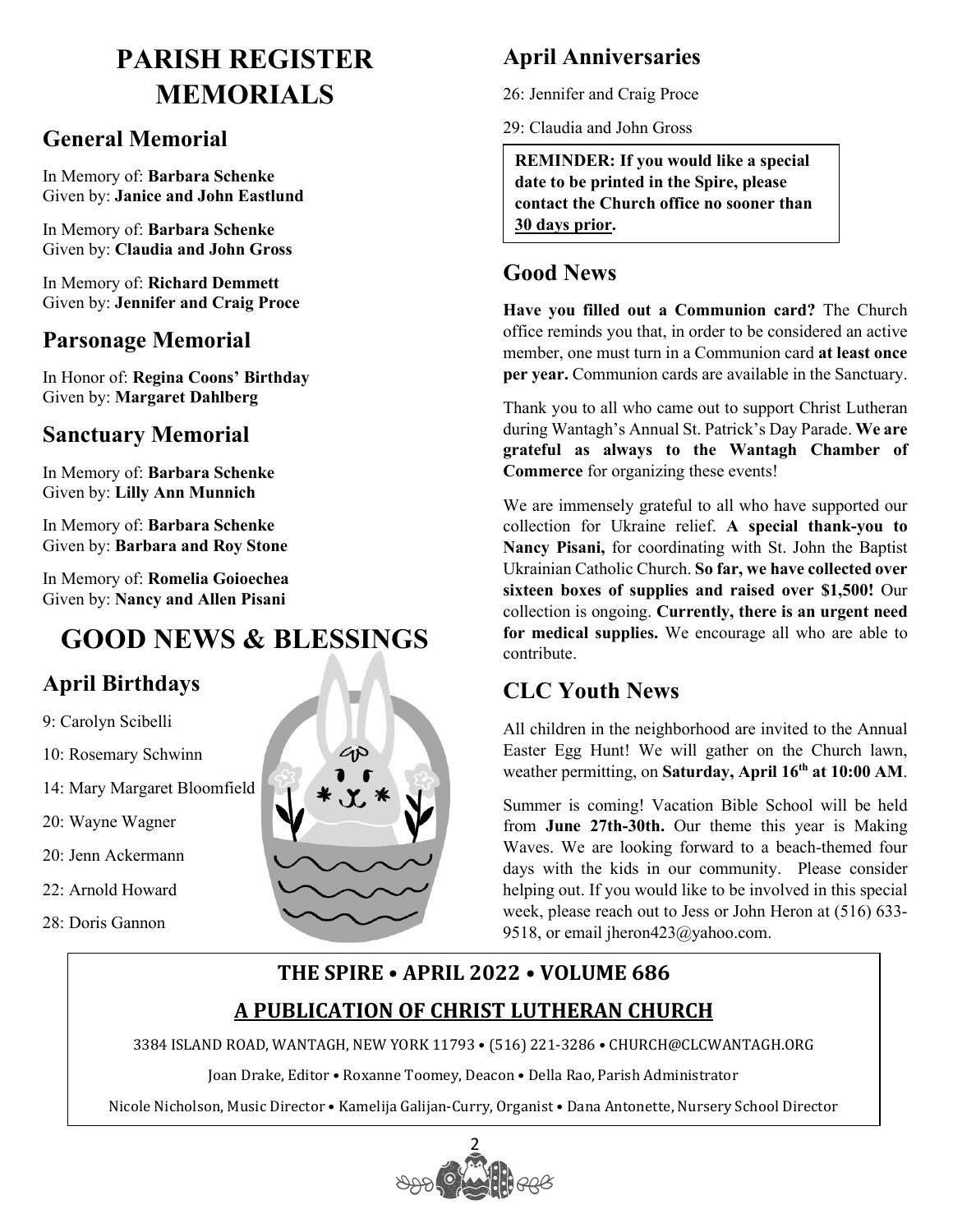### **COUNCIL HIGHLIGHTS**

a. On Sunday, May 22<sup>nd</sup>, Bishop Egensteiner will lead us in worship. We will celebrate the retirements of Pr. Martin and Elaine DiChiara. Pr. Martin has confirmed his availability. A continental breakfast will be held afterwards.

b. The parsonage blessing and open house, originally slated for June  $5<sup>th</sup>$ , will now take place on May  $22<sup>nd</sup>$  to coincide with the retirement celebration and Bishop Egensteiner's visit. We are excited for the congregation to see all that was done for our next Pastor.

c. Pastor Krahn's contracted time as Interim Pastor will conclude at the end of April. He has offered to continue from then on as a coverage Pastor. He will be available to attend council and congregational meetings, and will provide Pastoral services when requested by members. The Council members accepted this proposal.

d. The cleaning contract with Strong Arm Contracting expired on March 22nd and was not renewed. The service proposals of three cleaning candidates were obtained and reviewed. A motion was then made to hire A-1 Commercial Cleaning Services, which was approved and accepted.

e. Worship & Music: Nicole's Lenten devotionals are uploaded to YouTube and emailed to the congregation weekly. Palm Sunday and Easter Sunday services will be at 9:00 and 11:00 AM. Maundy Thursday and Good Friday Tenebrae services will be at 7:30 PM.

f. Christian Education:

- First Communion will take place on Pentecost Sunday, June 5<sup>th</sup>. Pastor Mietlowski will preside.
- A letter was mailed home to the families of First Communion candidates to explain the preparation process.

g. Nursery School:

• In-house registration for Summer Program began in March. **Registration opens to the public on April 11th.** Total cost is \$425 plus a \$50 registration fee.

### **THRIFT SHOP**

Our Thrift Shop is **open on Fridays, 9AM-3PM, and the first Saturday of each**  month, 10AM-2PM. The next "Thrift Shop Saturday" is April 2<sup>nd</sup>. We will be closed on **Good Friday, April 15th .**



Debbie Becker - Ellen Bello - Andrew Blitz James Cathcart - Danielle Chillemi - Donna Chillemi Marge Dahlberg - Mike Dauth - Rosemarie Duggan Charlie Fisher - Travis Gentile - Betty Gibberman Barbara Grieser - Suzanne Marshall - Janet McShea William McShea - Bill Miller - James Pallas Barbara Proce - Gary Proce - Bob Rath - Sheila Reeves Ann Reimer - Barbara Reimer - Helga Richert Eunice Rischan - Natalie Stone - James Toomey Laura Vogel

**REMINDER: To add a name to our prayer list, please contact the Church office. It will remain on the list for six weeks per request.**

### **ST. JOHN'S FOOD PANTRY**

Your donations are appreciated. Thank you!

Canned Fruit - Fruit Cocktail - Wide Egg Noodles Pancake Mix - Syrup - Cream of Mushroom Soup Cookies - Crackers - Juice - Coffee - Tea Mayonnaise - Salad Dressing - Cooking Oil Paper Towels - Dish Detergent - Bar Soap - Shampoo

Please check the expiration dates on packaged foods before donating.

### **WELCA**

WELCA's March meeting was very productive. We assembled **fifty-one personal care kits** for Lutheran World Relief, which will be sent to areas in need. Our next meeting is on Wednesday, April 6<sup>th</sup>. All ladies are welcome. Spring has arrived, and we hope everyone enjoys the lovely, warm weather. Stay well and be happy! God Bless!

### **CHRISTIAN EDUCATION**

**Sunday School:** First Communion will be held on Pentecost Sunday, June 5<sup>th</sup>. Letters were mailed home to families of all eligible children. Completion of the First Communion preparation curriculum is **required.** Lessons for the candidates are held **during Sunday** 

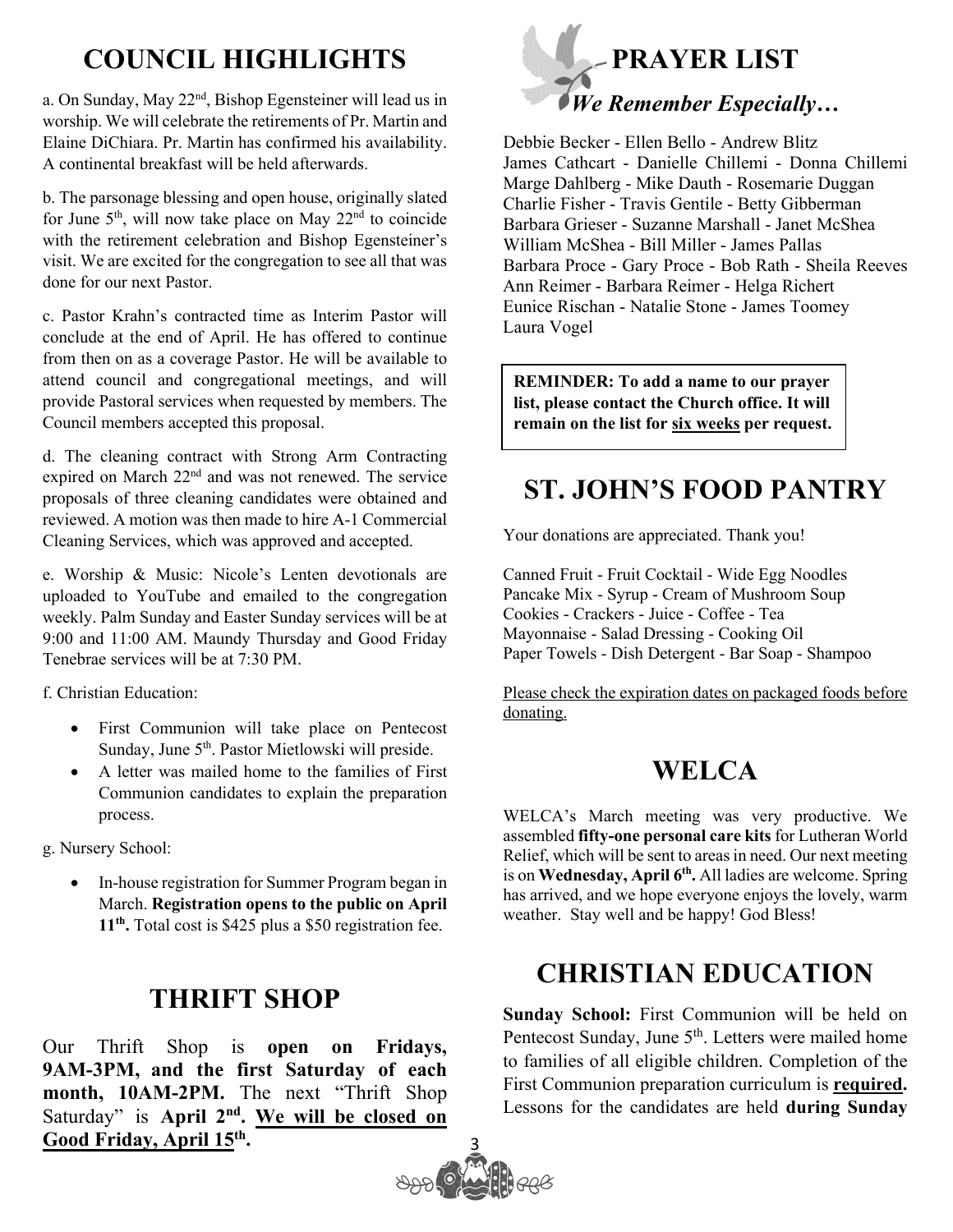School. If you wish for your child to receive First Communion **this year,** please contact our Christian Education Coordinator, Della Rao, or Co-Coordinator Claudia Gross as soon as possible.

**Confirmation:** Progress reports for all Confirmation program students are forthcoming. If you would like to enroll your child in the Confirmation program, please contact our Christian Education Coordinator, Della Rao, or speak with Co-Coordinator Roxanne Toomey. Completion of the program is **required** in order to receive Confirmation.

#### **FROM THE KNITWITS…**

**A big thanks goes to Cathy and Jerry Fitzgerald** for their donation of yarn and so many different needles, hooks, looms, and other craft items. They will be put to good use!!! **Another thank-you goes to Teresa Horowitz,** a shopper from the Thrift Shop, for three huge bags of yarn, needles, hooks, and crochet and knitting books. We certainly are receiving a bonanza of items. Now we need more helpers to supply hats and blankets to so many! We will be scheduling a class on creating hats and scarves on a loom for those who want to learn to knit or crochet. We need help now more than ever. For any questions, call Lilly Ann Munnich at (516) 826-3663.

**And now, a tribute to Barbara Schenke.** The passing of Barbara is a huge loss to me and all those she helped. Barbara singlehandedly created **hundreds of chemo hats,** which have been distributed to the Infusion Unit at Winthrop and to One in Nine, Hewlett House for years. They practically disappeared as soon as I delivered them. She also created **hundreds of neonatal blankets,** which were delivered to Winthrop and to Nassau University Medical Center. Her reach was broad and wide. Barbara was such a quiet, sweet woman with a heart of gold. *She was truly an angel among us.* God bless you, Barbara, and your entire family.

#### **STEWARDSHIP**

4 God calls on all of us to make good use of the gifts bestowed on us, both in life and beyond death. One way you can continue to give is by including Christ Lutheran in your Will. Through your Will, you can designate funding towards continuing Christ Lutheran's ministry. Many others have done by already. A suggested amount is the

Biblical tithe, or 10% of your estate. If you'd like to discuss how you can better Christ Lutheran's future, please call Pastor Krahn at (631) 720-6179.

#### **THRIVENT FINANCIAL**

**To Members of the Congregation:** Thank you to everyone who donated soap and other hygiene items toward the personal care kits for Lutheran World Relief (LWR). On March 9<sup>th</sup>, members of WELCA gathered to assemble the kits, which help those who are victims of natural disasters or political upheaval. **Fifty-one kits** made up of bath towels, bars of bath soap, toothbrushes, combs, and nail clippers were shipped off that week. **A special thank-you to Regina Coons,** for collecting and organizing all the supplies and instructing us on how to prepare the kits. **A big thank-you goes to Thrivent Financial,** for giving us \$250 to purchase supplies needed to complete the kits and pay for shipping**.** 

**To All Thrivent Members:** Be sure to check if you have Choice dollars! You can direct these to our Church, the Christian Nursery School, or any charitable organization on Thrivent's register. It only takes a minute. Call 1-800- Thrivent or go online at Thrivent.com. **Choice dollars must be designated by March 31st. Don't lose out on the chance to direct Thrivent's money to a cause you believe in!** 

#### **THANK YOU TO…**

The Catholic Daughters<br>of the americas<br>Court Mother Eton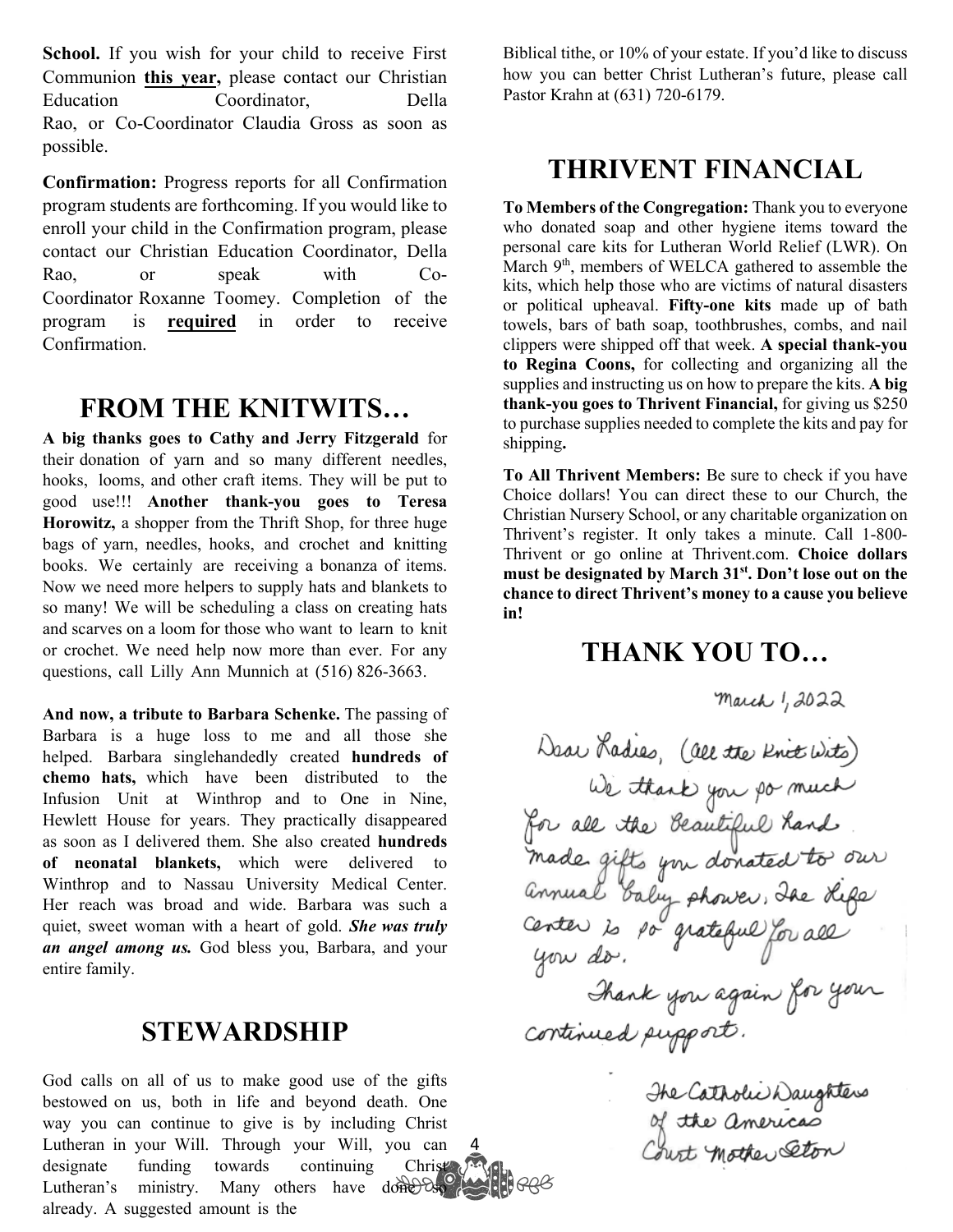### **CLC HISTORY**



Easter is almost here! Soon, the Sanctuary will be adorned with beautiful flowers and filled with joyful music as we celebrate the Resurrection of Our Savior.

One timeless feature of our Easter celebration is the altar frontal. Designed by Susan Beck, the frontal was created at the request of the Geestmann family, as a memorial to Peter Geestmann. The design features the following:

- **Boat:** *Jesus is our calm in the storm.* The boat symbolizes Christ's Church. **The music staff** on the boat alludes to the hymn, "A Mighty Fortress is Our God."
- **Loaves and Fishes:** *Jesus is our spiritual nourishment.* The loaves and fishes allude to the Gospel story of Jesus feeding a crowd of 5,000.
- **Butterflies:** *Jesus will return again.* The butterflies symbolize the Resurrection.
- **Calla Lilly with Flame:** *The Holy Spirit will fill God's chosen people.* Another symbol of the Resurrection, the Calla Lilly transitions into the flame of Pentecost. The flames are shaped into a "P" and "G," for Peter Geestmann.





Have you started searching for that great Mother's Day gift yet? Are you looking for a special way to honor or remember your mother, grandmother, or a maternal figure in your life? Why not try something different and meaningful this year?

CLC is providing a unique opportunity to show your love. It is called "Mother's Day Caring Sunday." For a donation of **\$5.00 per person,** the names of those being honored and remembered will be listed in the worship bulletin on Mother's Day, and displayed in the Narthex. **All proceeds will be donated to the National Ovarian Cancer Coalition.** 

If you'd like to be part of this special tradition, please enclose the tear-off form below with your donation to the Church office **by Friday, April 29th.** Checks may be made out to Christ Lutheran Church; please indicate "Mother's Day Caring Sunday" in the memo. Thank you!

| ------------------------------------                                   |
|------------------------------------------------------------------------|
| Mother's Day Caring Sunday                                             |
| Sunday, May 8, 2022                                                    |
|                                                                        |
|                                                                        |
|                                                                        |
|                                                                        |
|                                                                        |
|                                                                        |
| # of Donations: ________                                               |
| <b>Amount Enclosed: \$</b>                                             |
| Please return to the Church office by Friday, April 29 <sup>th</sup> . |

3384 Island Road, Wantagh, New York 11793

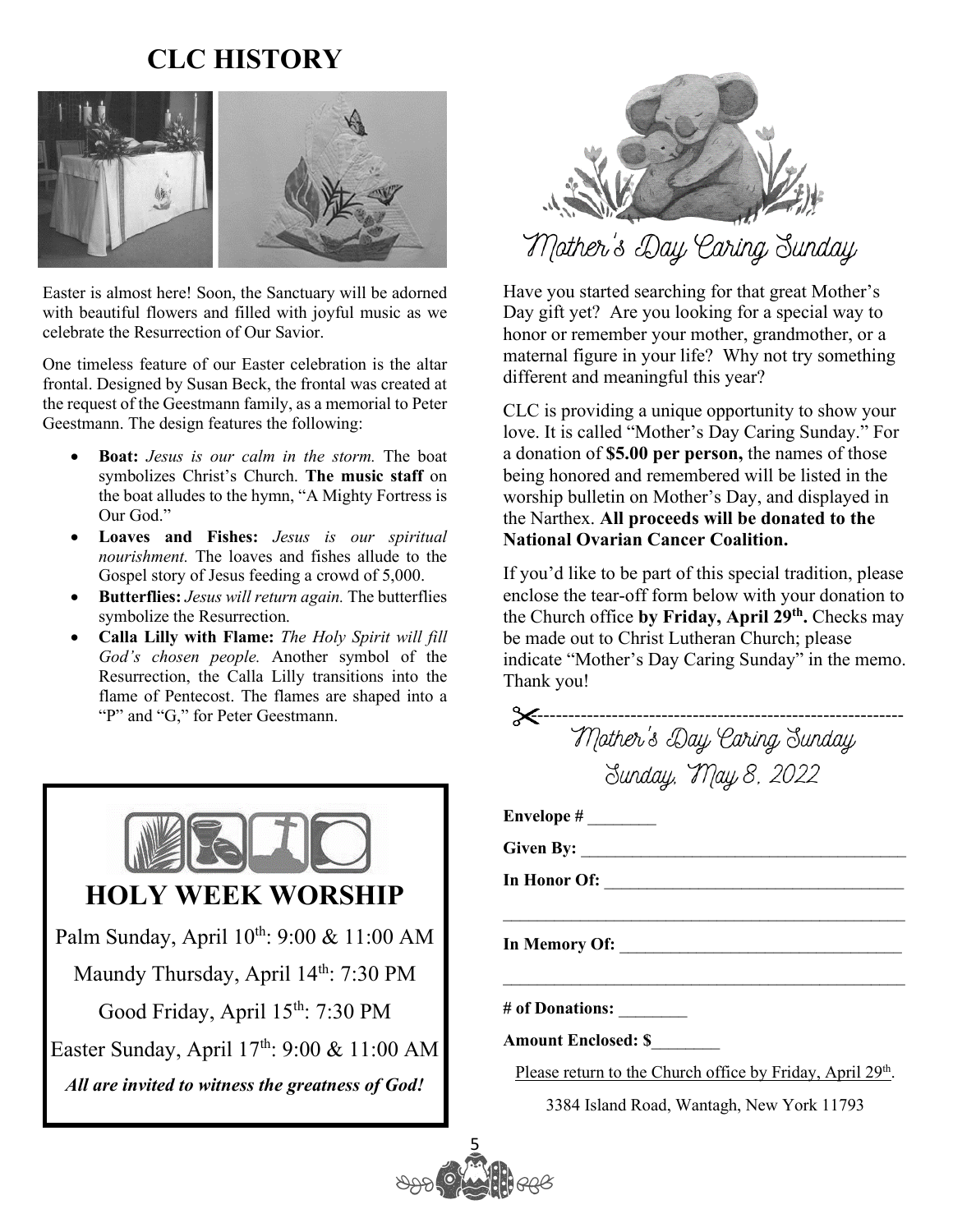### **PROPERTY REPORT – APRIL 2022**

Our **Aging Retiree Group** continues to perform the maintenance and improvement items on the "Office" To-Do list that we can accomplish ourselves. Our recent activities have included:

- We continued the Sanctuary side Project to **convert all our florescent fixtures to LED.** We installed **"LED Engines"** in the Usher ceiling fixtures saving us the expense of purchasing new fixtures and dealing with a patch-up issue. We are working in the Main Sanctuary area itself and dealing with the higher fixtures. We have completed the **Lowest level**, and the **Back Screen area** and we are looking at Scaffolding to rent and assist us. We took over 300 old tubes to the March 12<sup>th</sup> STOP.
- We found some **parking lot "Concrete Bumpers"** displaced by the plow, and off their anchoring pins. We will attempt to restore them as the weather improves and time permits. We placed orange markers strategically around the perimeter to help prevent a repeat situation.
- We **replaced batteries in a VCR** controller used by Confirmation class.
- We replaced the faded out **signs at all the entrance doors** and rm. 10.
- We investigated the **NORTH A/C unit's** Low Sanctuary heat during the Annual Meeting and found the Fan Belt had come off. We installed a new belt and adjusted it, but another "no-heat" condition had us on the roof again with a broken belt. We restored it with the previous belt while awaiting a new one. A week later, the heat failed again, this time due to a pulley malfunction, which tripped the fan motor breaker. We re-set the pulley and Breaker, and mounted, and adjusted a **new industrial belt**. We also replaced a "beat-up Limit Switch" with one on hand. After losing the heat again, mid-way through a Sunday service, we found that the new limit switch, was shutting the Gas off too soon, causing the burners to shut down permanently, when they could not restart. We were able to identify the part number of the old limit switch and reinstalled it until we replaced it with the proper one. North Heat Fixed!
- When the **heat in the library** failed, we bypassed a bad switching relay with a spare, activating the Circulator... BUT with a "grinding" noise. Quinn the plumber was called and replaced the pump/motor coupling.
- Quinn also replaced the **Flushometer** on a problem toilet in the ladies room. A **Flooding floor** was traced to a leaking sink faucet "mixing valve" which we replaced after the Amazon Seller sent us two for free.
- We changed the "Time" on all the telephones and wall clocks for DLST. Retiree Group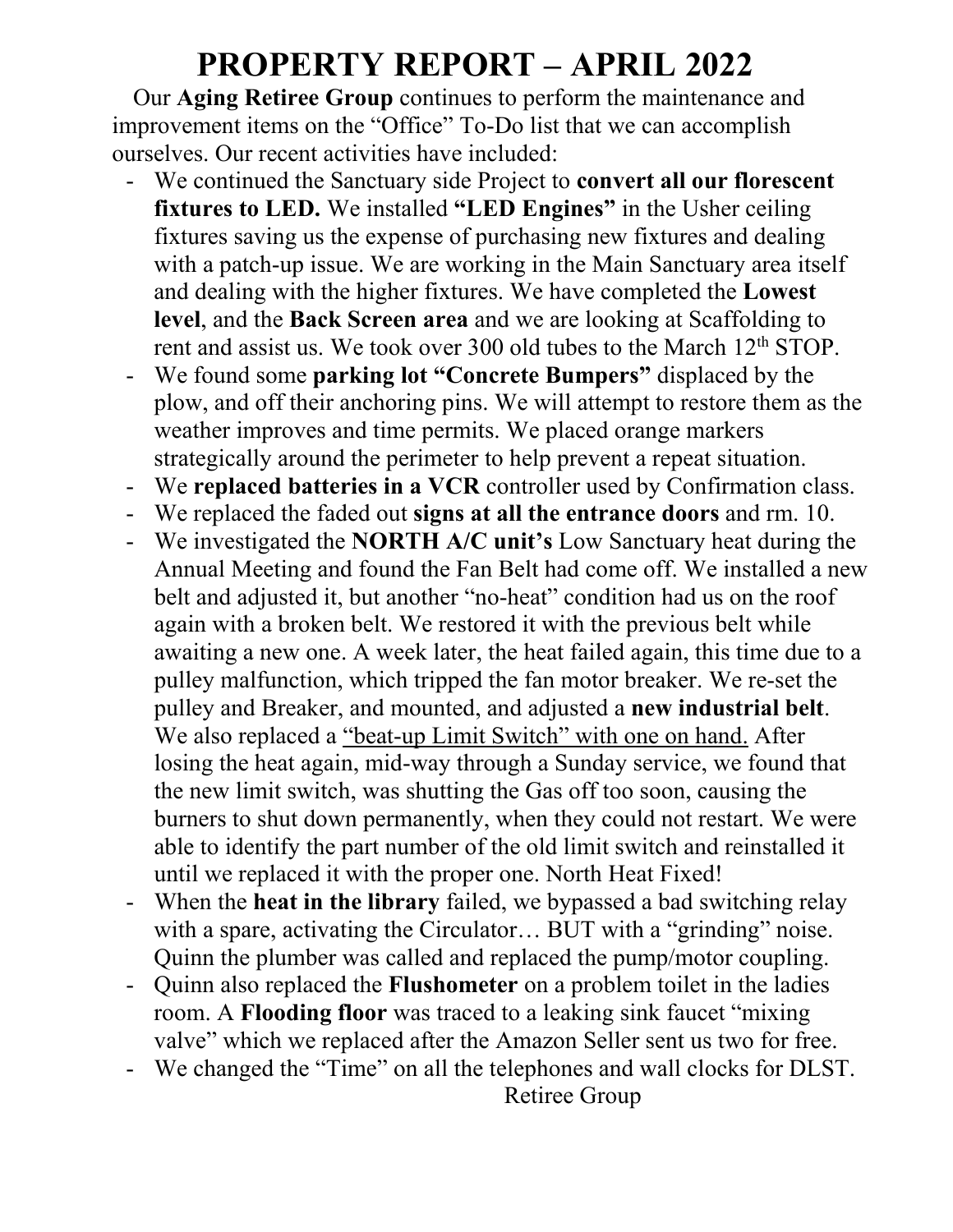### **THINGS TO DO**

 See Roger, Bob R, Bill, Craig, Gene, Bob H, Ron, or Vinny if you can help:

\*Paint the Sliding Closet doors in the Gym South access area.

\***Power Wash** the front Steinbicker stairway, north 10-20 wall, etc "greens", \*Scrape and Paint the white/bare **trim above the Library and 2000 kitchenette.**

\*Arrange to grow grass on the East side of Steinbicker. Stones to pit?, Topsoil?, Sod?, Labor.

\*Repair numerous **Cement issues** around the property. (Stairs, Pointing, Washes, loose items, price professional intervention?). (**Summer Break**)

\*Prepare/Paint the outside **Room 20 North window** frame (Professional?).

\***Research and arrange** for a "Seal coating" and re-striping of the parking lot and the Parsonage driveway. (**Spring?**)

\* Touch up **Roof top Air duct "Rust spots"** with Silver paint on hand.

\* Re-tar around the intermittent leaking south most sanctuary AC duct.

\* Investigate the Education Building telephone intercom feature for erradic operation or replace the system.

\* Cleanup and clean out the shop area, Room 100, and the rear Shed area.

\* Gather and discard all the "old" latex paint for the next "STOP" date.

\* Gather and discard all the old Florescent Tubes to STOP**. (CMPLT**)

\* Investigate and strengthen the **Altar screen Filigree panels** which are showing signs of looseness and cracking.

### **Research for Potential Projects**

\* Research/Report on the possibility of **Siding on the 10/20 building**. \*Research the installation of white vinyl ornate trim covering

(Pilasters/Door Surrounds) in the **front area outside the Sanctuary** in lieu of continuous peeling and painting.

\* Research the possibility of **new lighting for the Sanctuary**.

\* Research the replacement of the wine stained **Altar Carpeting**.

\*Research extending the **lawn sprinklers** to cover the East side of Steinbicker **after grass restoration**.

\* Research the possibility and costs to **refurbish the Steeple Bell** and Cradle.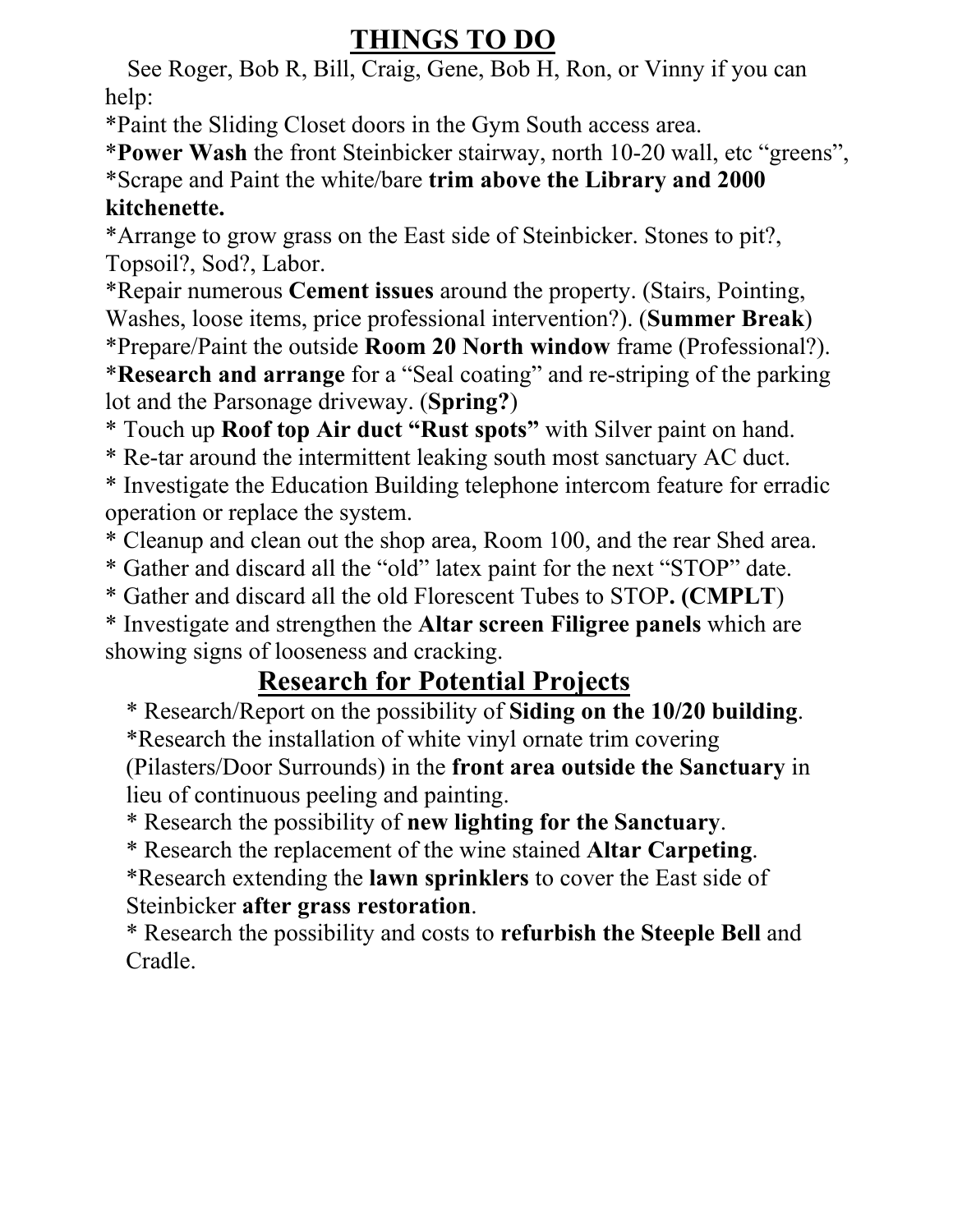| 2022 WORSHIP DATES                   | <b>USHER</b>         |                                     | <b>ALLAR GUILD</b>  |
|--------------------------------------|----------------------|-------------------------------------|---------------------|
| Sun. April 3, 2022                   | <b>R. Ohlander</b>   | E. Colton/L.A.<br>Munnich's Group   | H. Vogel            |
| <b>S<sup>th</sup> Sunday in Lent</b> |                      |                                     | J. Gross            |
| (Purple)                             |                      |                                     | R. Ahearn           |
| Sun. April 10, 2022                  | 9:00 AM: E. Juergens | <b>ALL GROUPS</b>                   | <b>R. Ohlander</b>  |
| Palm Sunday                          | 11:00 AM: J. Gross   |                                     | <b>D. Orlander</b>  |
| 9:00 AM & 11:00 AM Services          |                      |                                     | <b>B. Rath</b>      |
| (Purple/Scarlet)                     |                      |                                     | Ŗ.<br><b>Rath</b>   |
| Thurs. April 14, 2022                | C. Sparke            | <b>ALL GROUPS</b>                   |                     |
| Maundy Thursday                      |                      |                                     |                     |
| 7:30 PM Service                      |                      |                                     |                     |
| (Scarlet/Purple/White)               |                      |                                     |                     |
| <b>STRIPPING OF ALTAR</b>            |                      |                                     |                     |
| Fri. April 15, 2022                  | <b>R. Ohlander</b>   | <b>ALL GROUPS</b>                   |                     |
| Good Friday                          |                      |                                     |                     |
| 7:30 PM Tenebrae Service             |                      |                                     |                     |
| (No Color/Black)                     |                      |                                     |                     |
| Sun. April 17, 2022                  | 9:00 AM: E. Juergens | <b>ALL GROUPS</b>                   | J. Fitzgerald       |
| Easter Sunday                        | 11:00 AM: J. Gross   |                                     | J. Gross            |
| 9:00 AM & 11:00 AM Services          |                      |                                     | R. Ohlander         |
| (White/Gold)                         |                      |                                     | H. Vogel            |
| Sun. April 24, 2022                  | C. Sparke            | D. Ohlander's<br>dno <sub>1</sub> 9 | J. Eastlund         |
| 2 <sup>nd</sup> Sunday of Easter     |                      |                                     | Eastlund            |
| 9:00 AM Service                      |                      |                                     | J. Fitzgerald       |
| (White)                              |                      |                                     |                     |
| Sun. May 1, 2022                     | <b>R. Ohlander</b>   | <b>B. Rath's Groul</b><br>σ         | J. Fahey            |
| 3rd Sunday of Easter                 |                      |                                     | <b>B. Henderson</b> |
| 9:00 AM Service                      |                      |                                     | <b>R. Ohlander</b>  |
| (White)                              |                      |                                     | <b>D. Ohlander</b>  |
|                                      |                      |                                     | M. Soethout         |
| Sun. May 8, 2022                     | E. Juergens          | E. Colton/L.A. Munnich's Group      | H. Vogel            |
| 4 <sup>th</sup> Sunday of Easter     |                      |                                     | Gross               |
| 9:00 AM Service<br>(White)           |                      |                                     | R. Ahearn           |
|                                      |                      |                                     |                     |

\*THERE ARE NO ACOLYTES/CRUCIFERS, GREETERS, OR COFFEE HOSTS UNTIL FURTHER NOTICE. **\*THERE ARE NO ACOLYTES/CRUCIFERS, GREETERS, OR COFFEE HOSTS UNTIL FURTHER NOTICE.**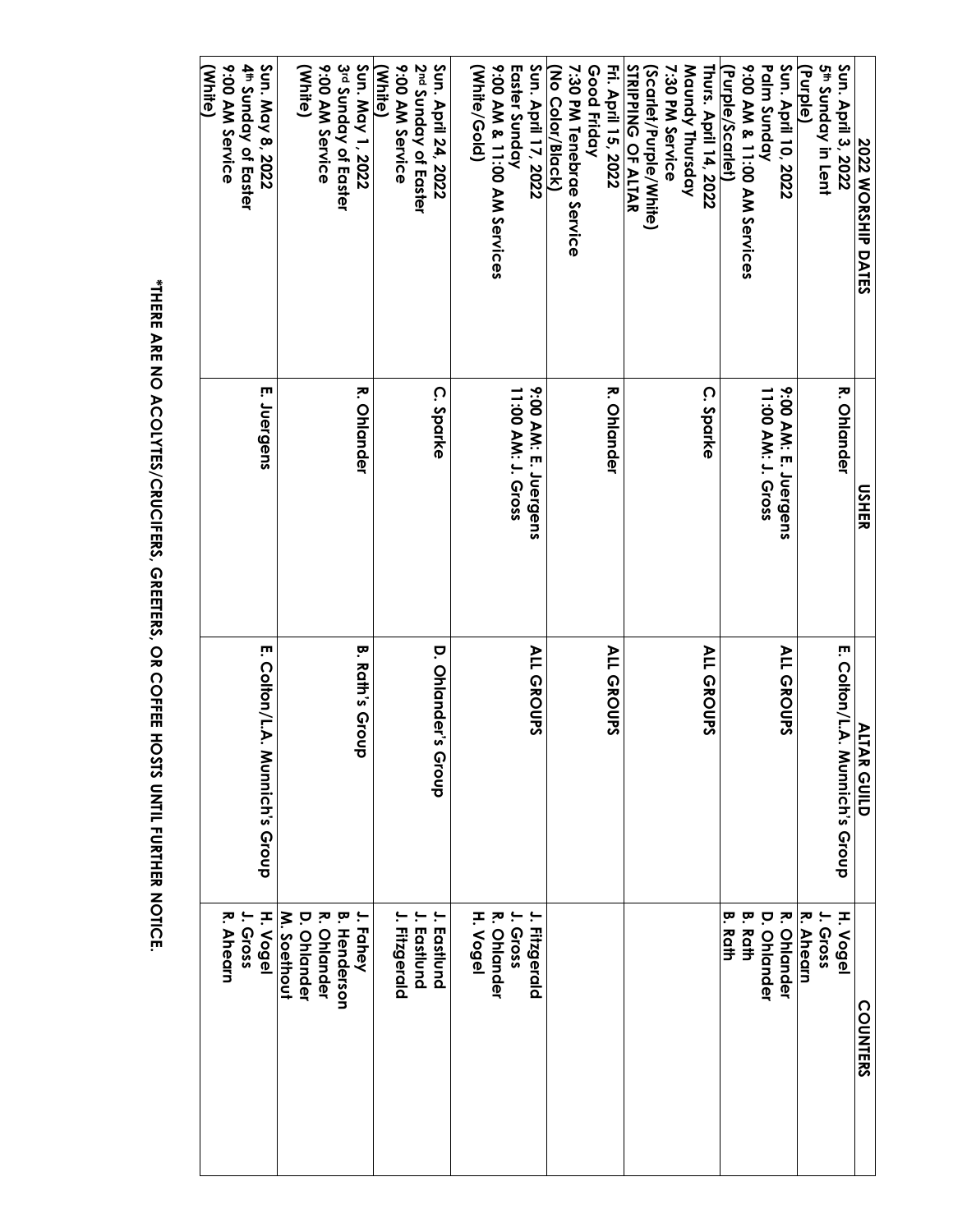| gam - Worship<br>9am - Sunday School<br>10:15am - Confirm<br>24                          | NO CHRISTIAN ED<br>11am - Worship<br>9am - Worship<br><b>EASTER SUNDAY</b><br>$\overline{1}$                 | 11am - Worship<br>9am - Worship<br>10:15am - Confirm        | 9am - Sunday School<br><b>PALM SUNDAY</b><br>$\vec{0}$                      | 10:15am - Confirm<br>9am - Worship<br>9am - Sunday School<br>$\omega$                             | 77                                                                         | Christ Lutheran Church Wantagh<br>Sun     |
|------------------------------------------------------------------------------------------|--------------------------------------------------------------------------------------------------------------|-------------------------------------------------------------|-----------------------------------------------------------------------------|---------------------------------------------------------------------------------------------------|----------------------------------------------------------------------------|-------------------------------------------|
| 7pm - Scouts-Steinbicker<br>55                                                           | 7pm - Scouts-Steinbicker<br>$\frac{1}{8}$                                                                    | 8pm - Council Meeting @                                     | 7pm - Worship & Music<br>7pm - Scouts-Steinbicker<br>$\overrightarrow{ }$   | 7pm - Scouts-Steinbicker<br>$\overline{\bf 4}$                                                    | 82                                                                         | Mon                                       |
| 8pm - AA: Rm. 10<br>7:30pm - BSA O.O.T.Arrow<br>56                                       | 8pm - AA: Rm. 10<br>7:30pm - BSA O.O.T.Arrow<br>$\overline{6}$                                               |                                                             | 8pm - AA: Rm. 10<br>7:30pm - BSA O.O.T.Arrow<br>$\frac{1}{2}$               | 8pm - AA: Rm. 10<br>7:30pm - BSA O.O.T.Arrow<br><b>ຕ</b>                                          | $\sqrt{6}$                                                                 | Tue                                       |
| Spire Mailing<br>8pm - Adult Choir<br>7pm - Bell Choir<br>4pm - Cub Scouts: Rm. 10<br>77 | <b>Spire Deadline</b><br>8pm - Adult Choir<br>7pm - Bell Choir<br>4pm - Cub Scouts: Rm. 10<br>$\overline{0}$ | 8pm - Adult Choir                                           | 7pm - Bell Choir<br>4pm - Cub Scouts: Rm. 10<br>$\frac{1}{3}$               | 8pm - Adult Choir<br>7pm - Bell Choir<br>4pm - Cub Scouts: Rm. 10<br>1pm - WELCA: 2000<br>$\circ$ | 30                                                                         | Wed                                       |
| 10am - TOPS: Rm. 10<br>28                                                                | 10 m - TOPS: Rm. 10<br>$\overline{2}$                                                                        | 7:30pm - Worship<br>10am - TOPS: Rm. 10                     | <b>Maundy Thursday</b><br>SN <sub>2</sub><br><b>Crosed</b><br>$\frac{1}{4}$ | <b>Finance Meeting-Time TBD</b><br>10am - TOPS: Rm. 10                                            | $\overline{3}$ 1                                                           | <b>Thu</b>                                |
| 8:15pm - AA: Rm. 10<br>7pm - AA: Rm. 10<br><b>Sam - Thrift Shop @ Room</b><br>58         | 8:15pm - AA: Rm. 10<br>7pm - AA: Rm. 10<br><b>9am - Thrift Shop @ Room</b><br>22                             | 8:15pm - AA: Rm. 10<br>7:30pm - Worship<br>7pm - AA: Rm. 10 | Office, CNS, Thrift Closed<br>Good Friday<br>$\frac{1}{9}$                  | 9am - Thritt Shop @ Room<br>8:15pm - AA: Rm. 10<br>7pm - AA: Rm. 10<br>$\infty$                   | 8:15pm - AA: Rm. 10<br>7pm - AA: Rm. 10<br>9am - Thritt Shop @ Room        | 콬                                         |
| 8:15pm - AA: Rm. 10<br>6:45pm - AA: Rm. 10<br>$\frac{30}{2}$                             | 6:45pm - AA: Rm. 10<br>8:15pm - AA: Rm. 10<br>23                                                             | 8:15pm - AA: Rm. 10                                         | 6:45pm - AA: Rm. 10<br>10am - Easter Egg Hunt<br>$\vec{e}$                  | 8:15pm - AA: Rm. 10<br>6:45pm - AA: Rm. 10<br>$\circ$                                             | 8:15pm - AA: Rm. 10<br>6:45pm - AA: Rm. 10<br>10am - Thrift Shop<br>$\sim$ | Apr 2022 (Eastern Time - New York)<br>Sat |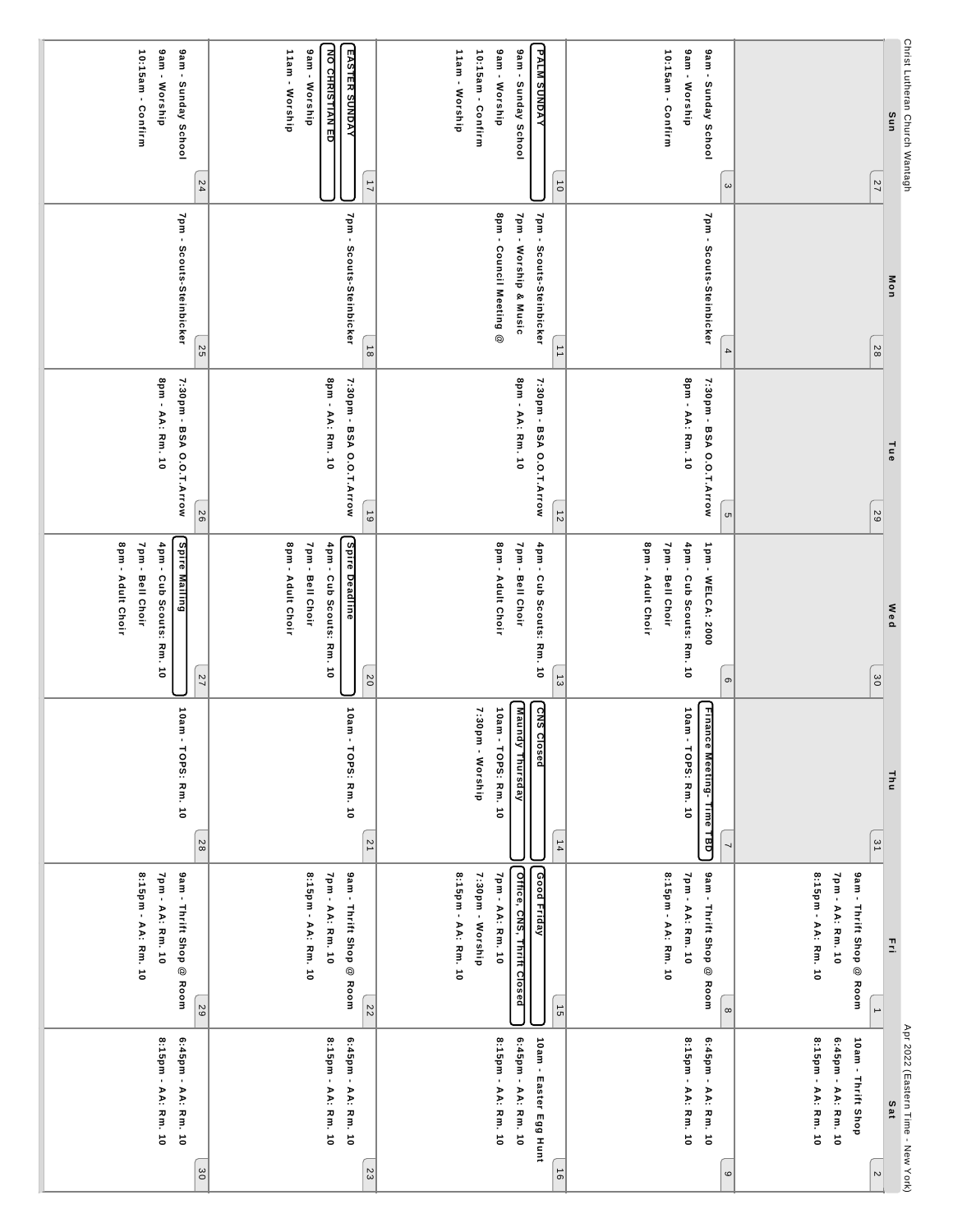## April Nursery School News

March started with Lutheran School Association spirit week. We hoped everyone enjoyed hearing the beautiful voices of the nursery school children being played over the speakers at church. The children worked so hard on learning those songs for everyone to hear.



During the week LSA celebrations continued. First with sports day, the children dressed in their favorite sports team. Tuesday was pajama day, even a favorite for the teachers. Wednesday was school spirit day. Everyone wore blue and some of us made blue projects to go home with. Thursday was crazy hair day. It was so much fun to see how creative everyone was with their wild hair styles. We ended the week with Silly hat day for the older children and another Pajama Day for those that weren't here on Tuesday. Spirit week was extremely successful and was a fun week for everyone.

The children put on their super star smiles for picture day! "Lifetouch" photographers did such an amazing job! They captured so many beautiful individual pictures of the children but also took graduation pictures of our four-year-old class in caps and gowns and sibling portraits of the children who had siblings in another class! The parents were all very happy with the results!

From there it was right into preparation for St. Patrick's Day. The children were a flutter with excitement over catching a Leprechaun. The four-year-old classes tried their hardest with some very creative leprechaun traps that were made in class. Those pesky little fellas did cause mayhem but we forgave them since they did leave us all behind some sweet treats! There were plenty of green and rainbow projects everywhere that went home with the children to decorate their houses. The children had a blast at their St. Patrick's Day party enjoying some yummy green bagels!



In April we look forward to many Easter crafts!

#### Summer Program registration has begun!

This program will be held three days a week, Tuesday, Wednesday and Thursday from 9:00 a.m. to 12:00 p.m. It will start on July  $5^{th}$  and end on July 28<sup>th</sup>. The cost of the program is \$425.00 plus a \$50.00 registration fee for the month. If you pay in full by April 29<sup>th</sup> (\$450), you will receive a \$25 discount. Each child will receive a free Nursery School T-Shirt which they will receive before camp starts. More information will be found on the website.

Don't forget it is open enrollment for the 2022/2023 school year. Feel free to call the Nursery School office at 516-679-8425 or email us at <u>cnsdirector</u> Delcwantagh.org for more information or to set up a tour. Also, please visit our website https://clcwantagh.org/cns.html to get more information on the classes we offer. Our classes are filling up quickly this year so please don't wait.